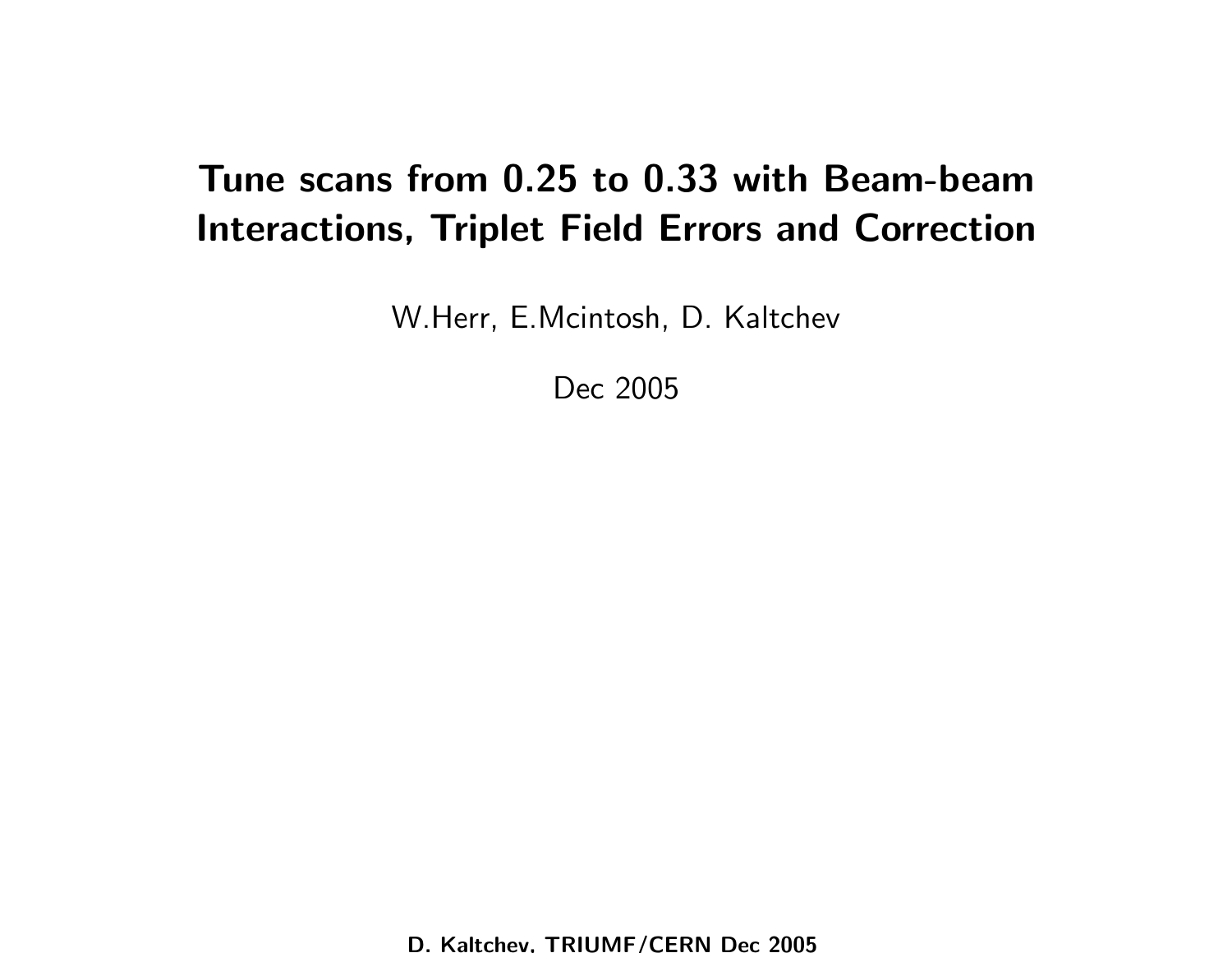



resonances up to order 10 (left) and 13 (right)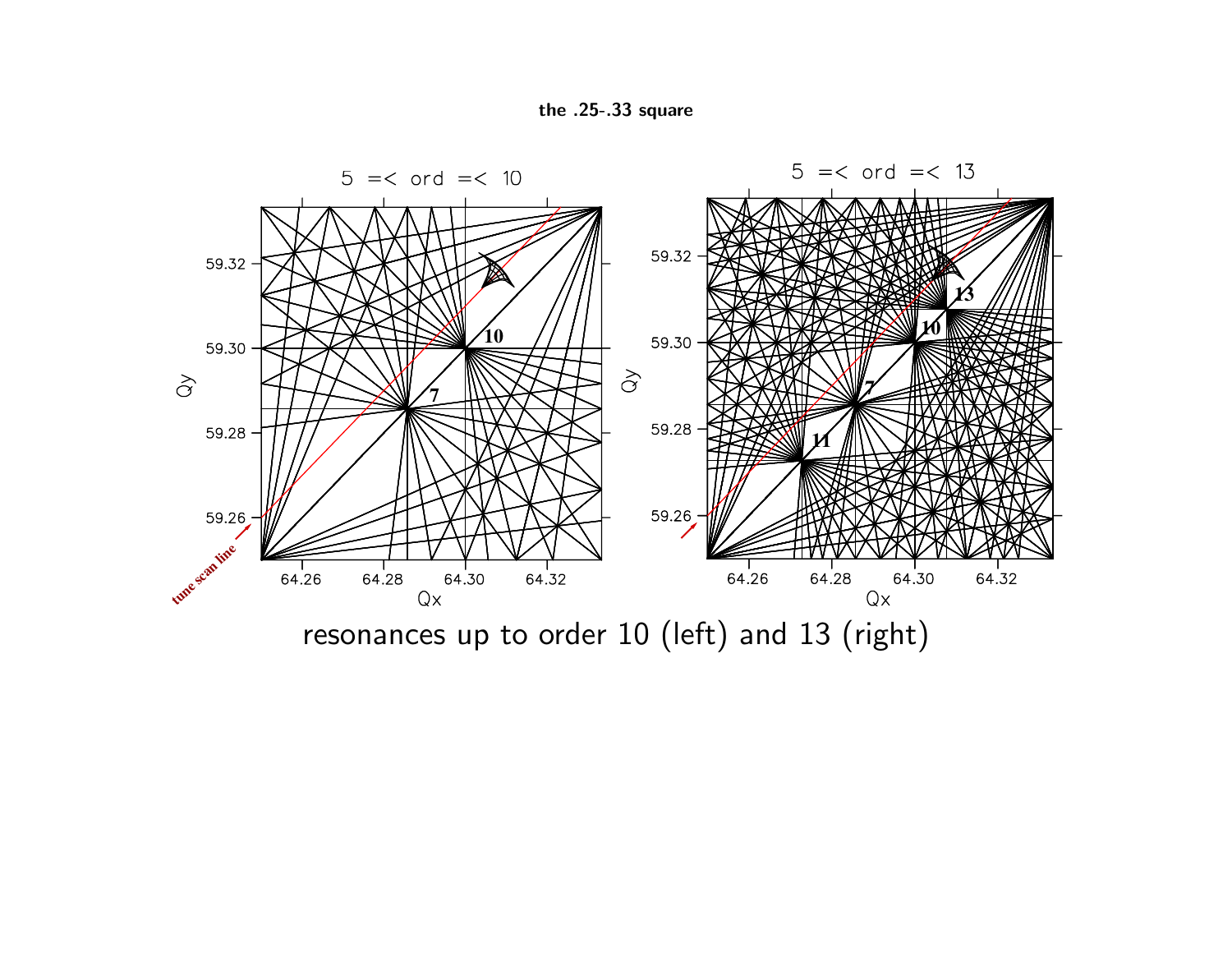## Tracking setup:

- 1. optics V6.4 (MCX2 corrector moved);
- 2. crossing at IP1 and IP5: either HV or HH  $(2 \text{ cases}) \leftarrow W.Herr's$  scripts (MadX)
- 3. head-on and long-range ← same scripts
- 4. either nominal or pacman bunch  $(2 \text{ cases}) \leftarrow$  same scripts
- 5. error table is 0210
- 6. field errors to triplet quads MQX and MQXL (all on-flags  $> 2$  ord.  $= 1$ )
- 7. triplet correction is on in all four  $IPs \leftarrow$  Stephane's script
- 8. Sixtrack:  $10^6$  turns, 20 seeds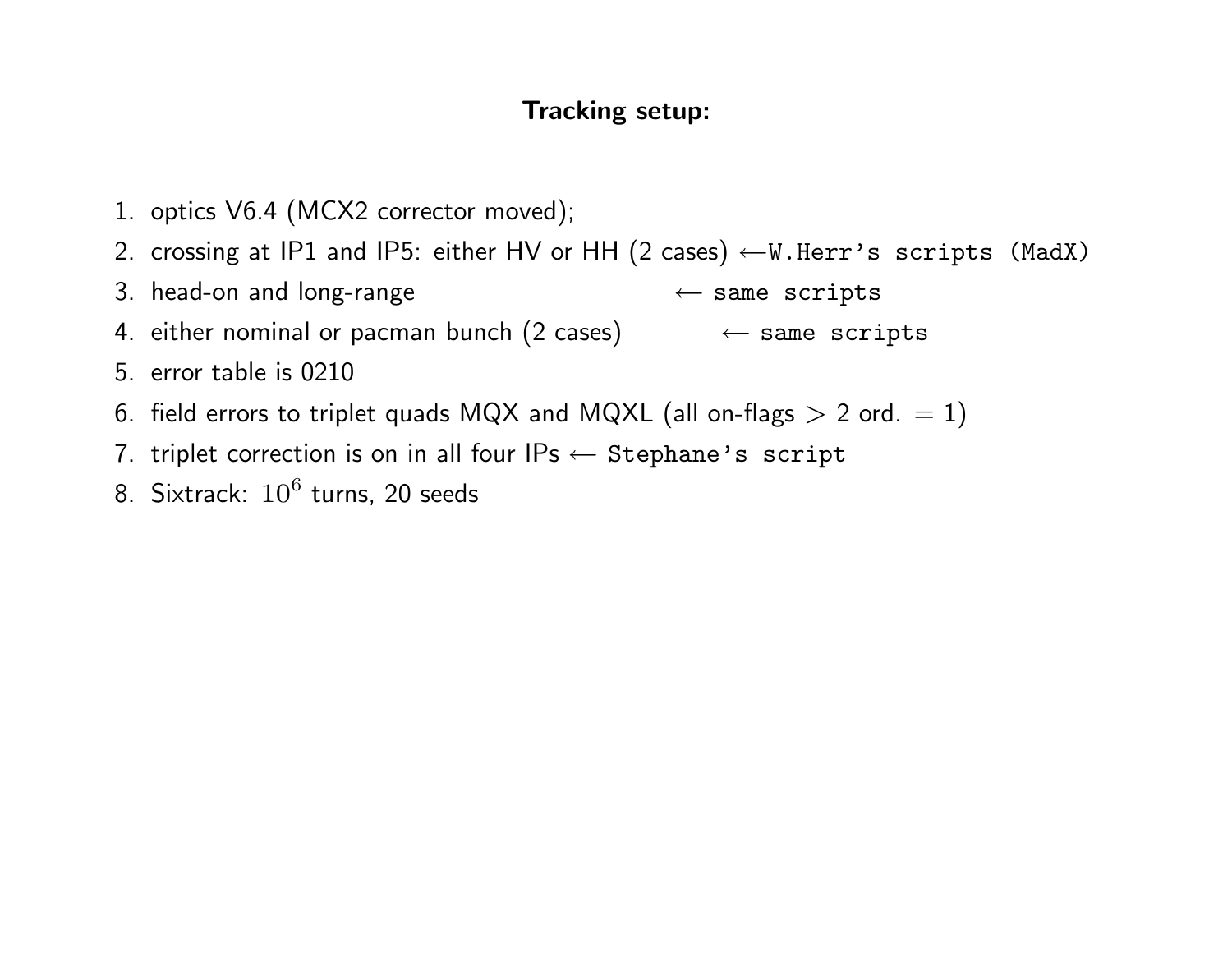

unperturbed (by bb) tune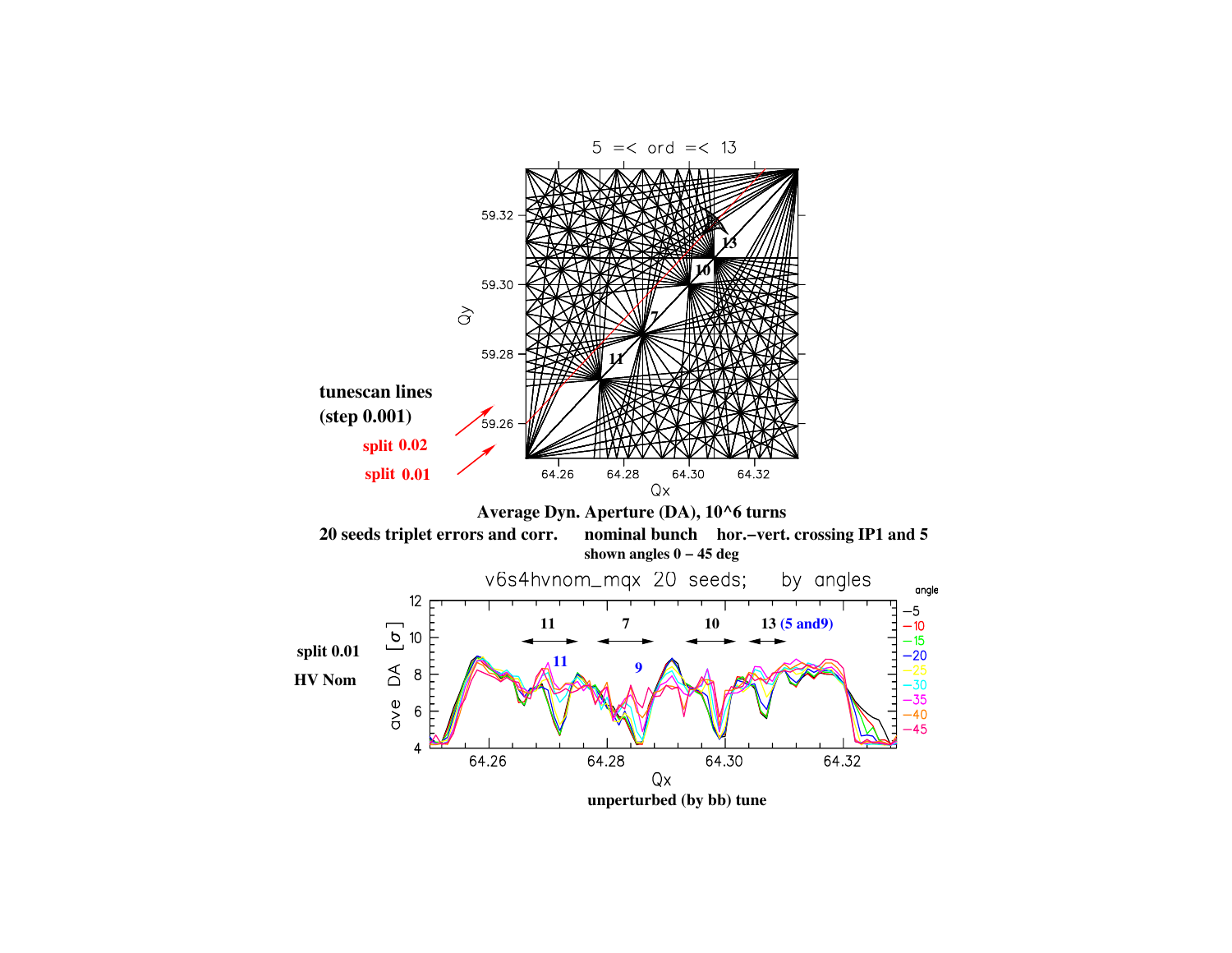BB-only compared with  $BB +$  corrected triplet field err. (20 seeds)

Very similar tune dependence! (here case HV-Nom; split=0.01)

top two: 0-45 deg; bottom two: 45-90 deg

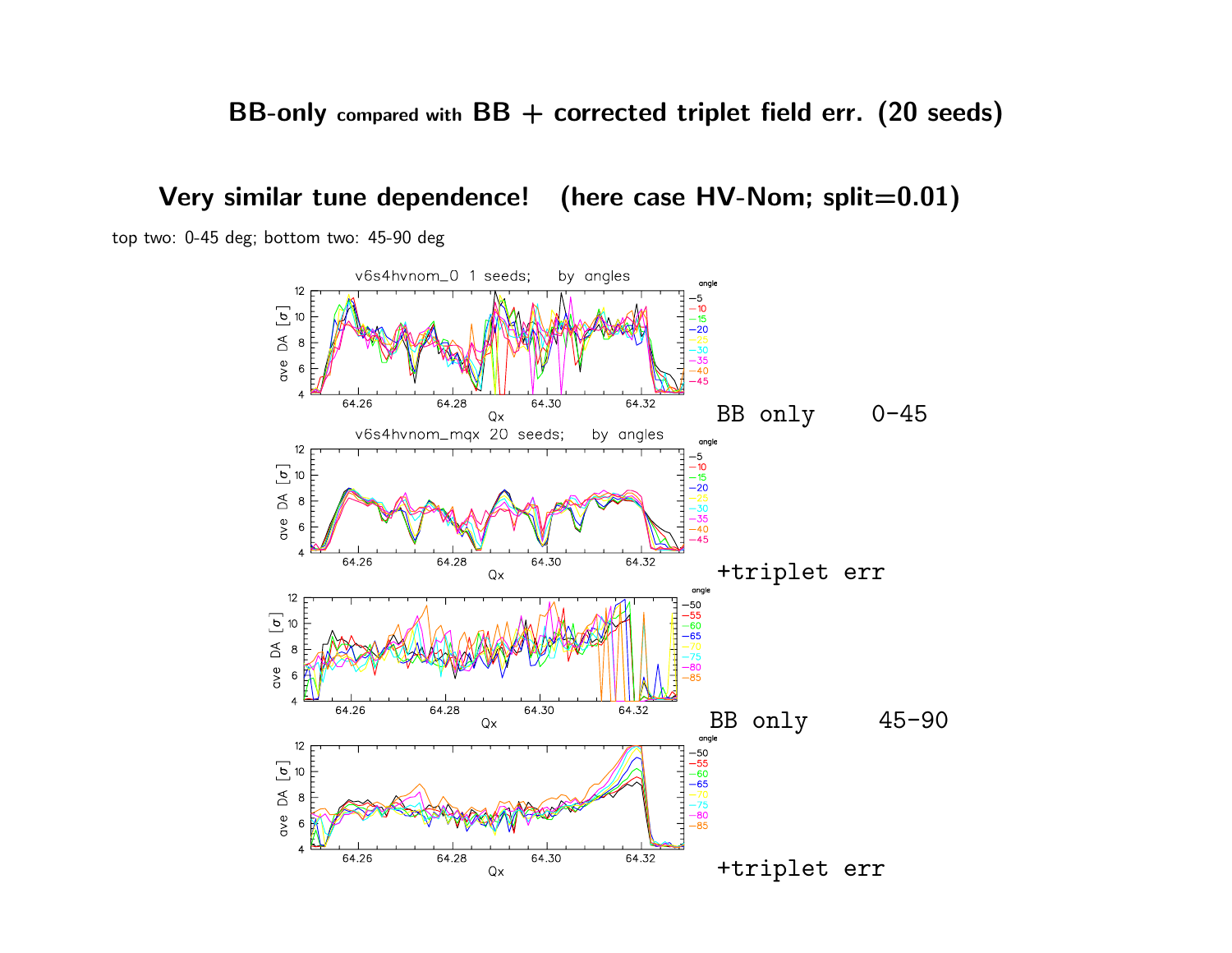

|  |          | $\sim$ $\sim$ $\sim$ $\sim$ $\sim$ $\sim$ $\sim$ |         |
|--|----------|--------------------------------------------------|---------|
|  | 1 HV Nom | vertical-horizontal                              | nominal |
|  | 2 HV Pac | vertical-horizontal                              | pacman  |
|  | 3 HH Nom | horizontal-horizontal                            | nominal |
|  | 4 HH Pac | horizontal-horizontal                            | pacman  |
|  |          |                                                  |         |

here " pacman"  $=$  extreme pacman (all parasitic coll. are off on the right of IP)

During tracking all 4 are placed in equal cond. w.r.t. resonances  $\Rightarrow$  we put sharp ends on the same tune-scan point. We keep in mind that this favors the HH Pac (case 4) a little. In reality, a HH machine is tuned wrt nominal (3), so the HH Pac (4) falls into higher tune and dense resonances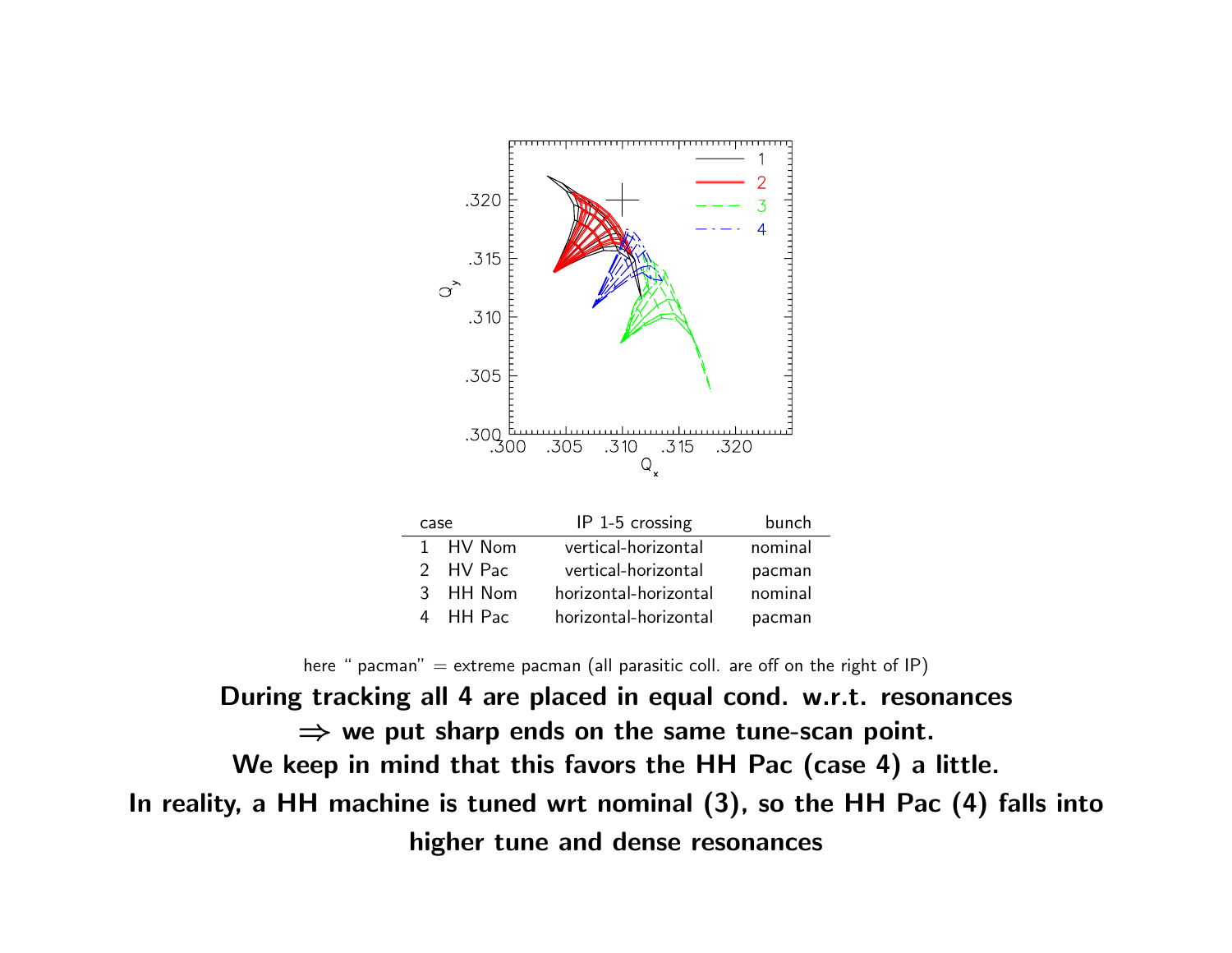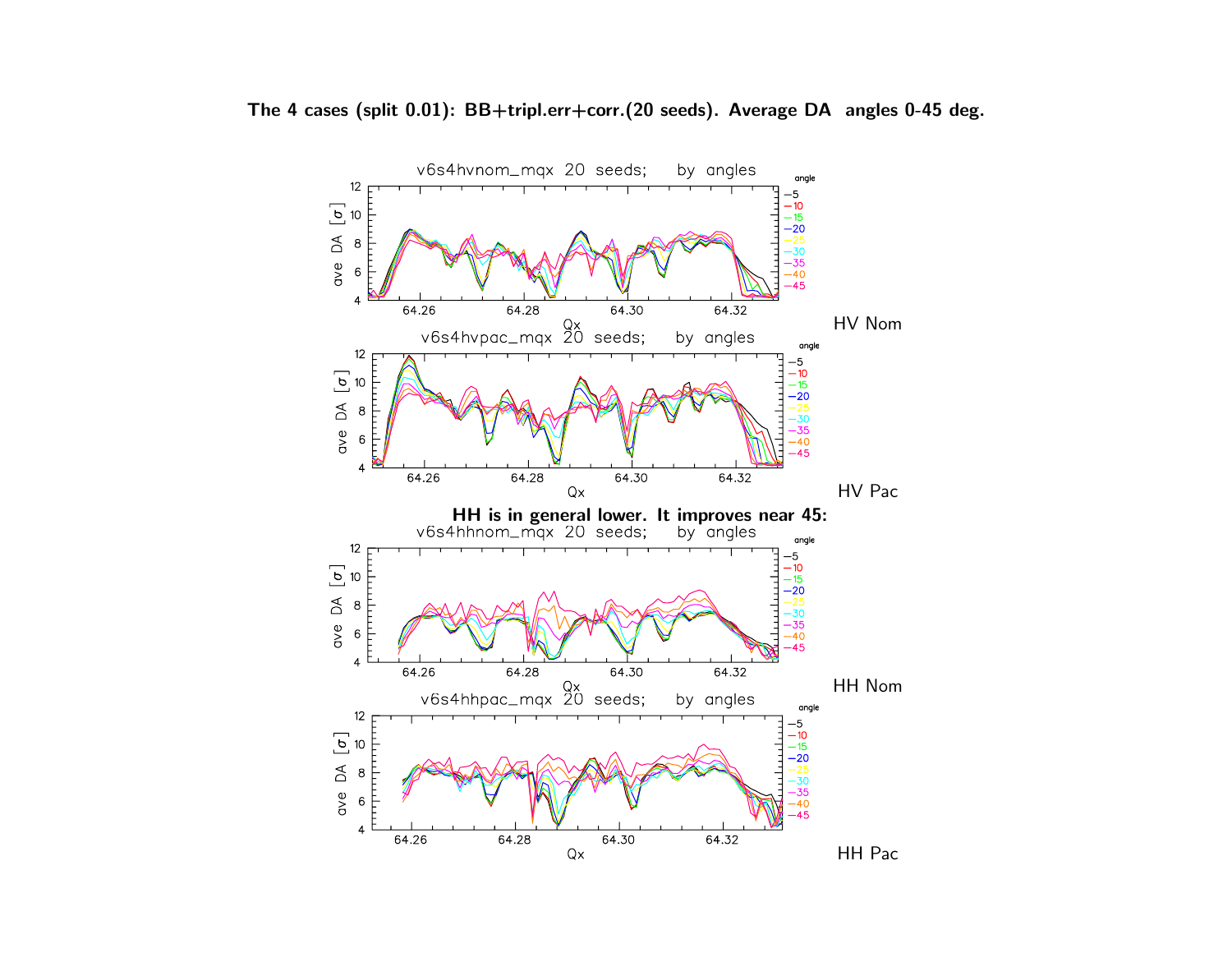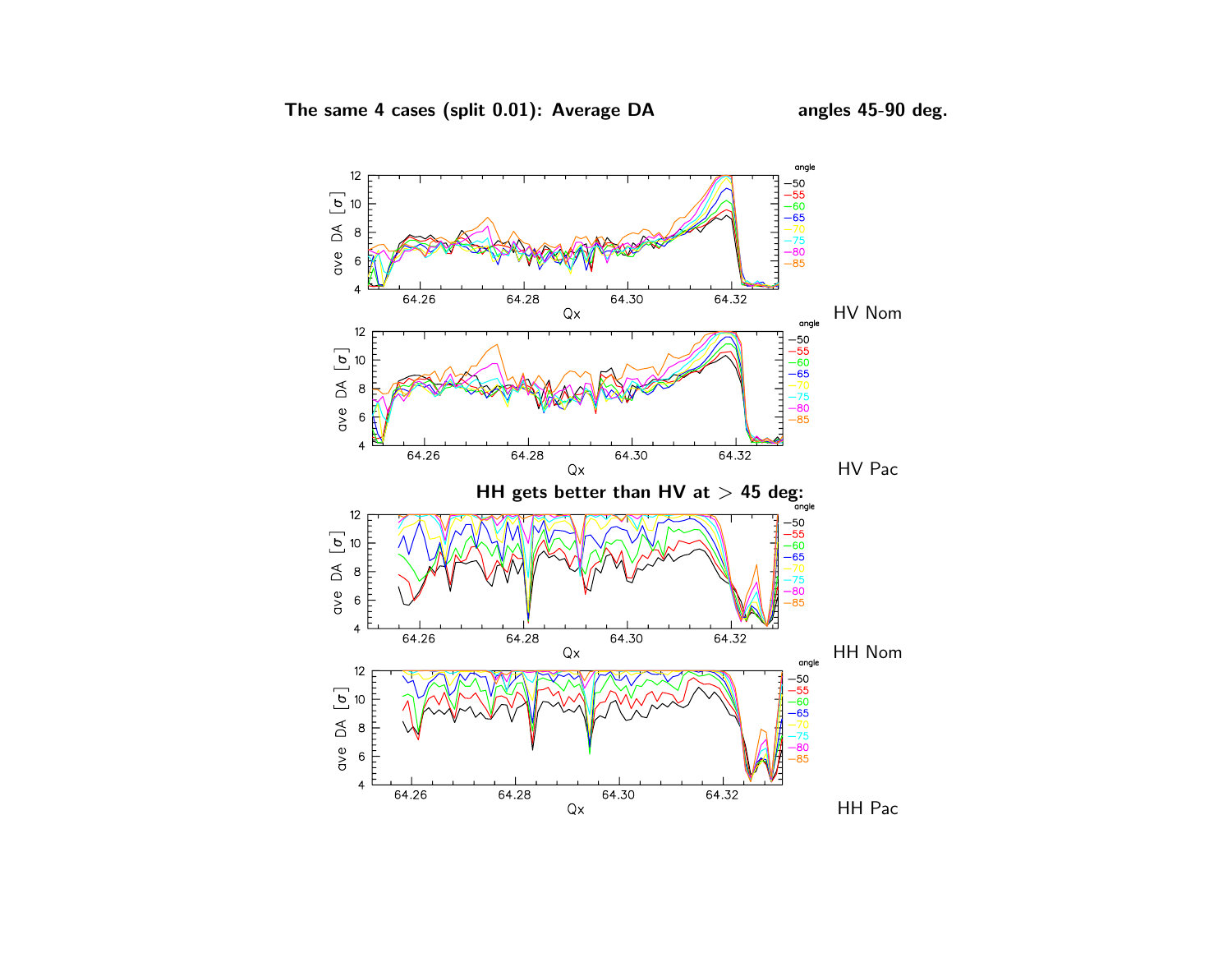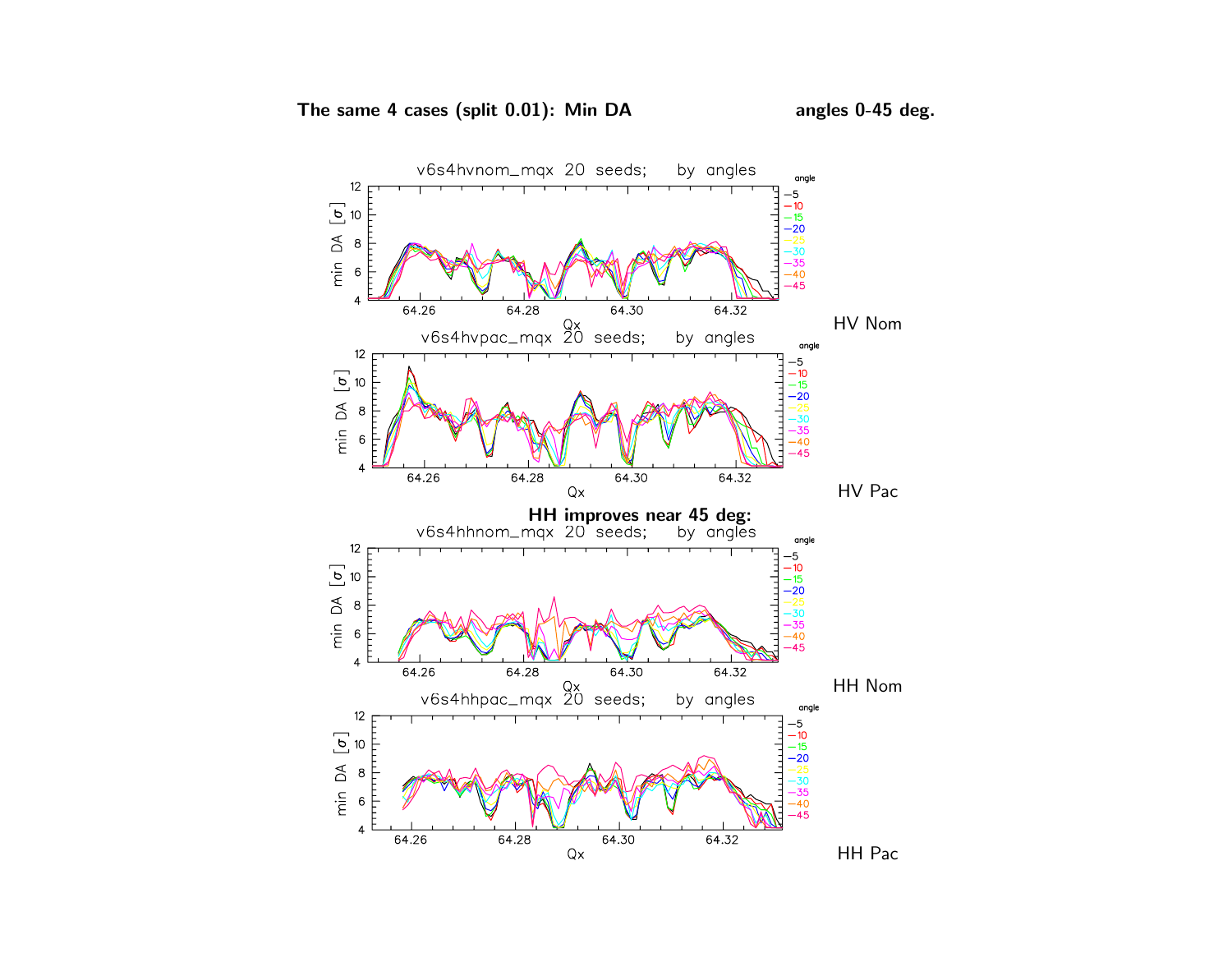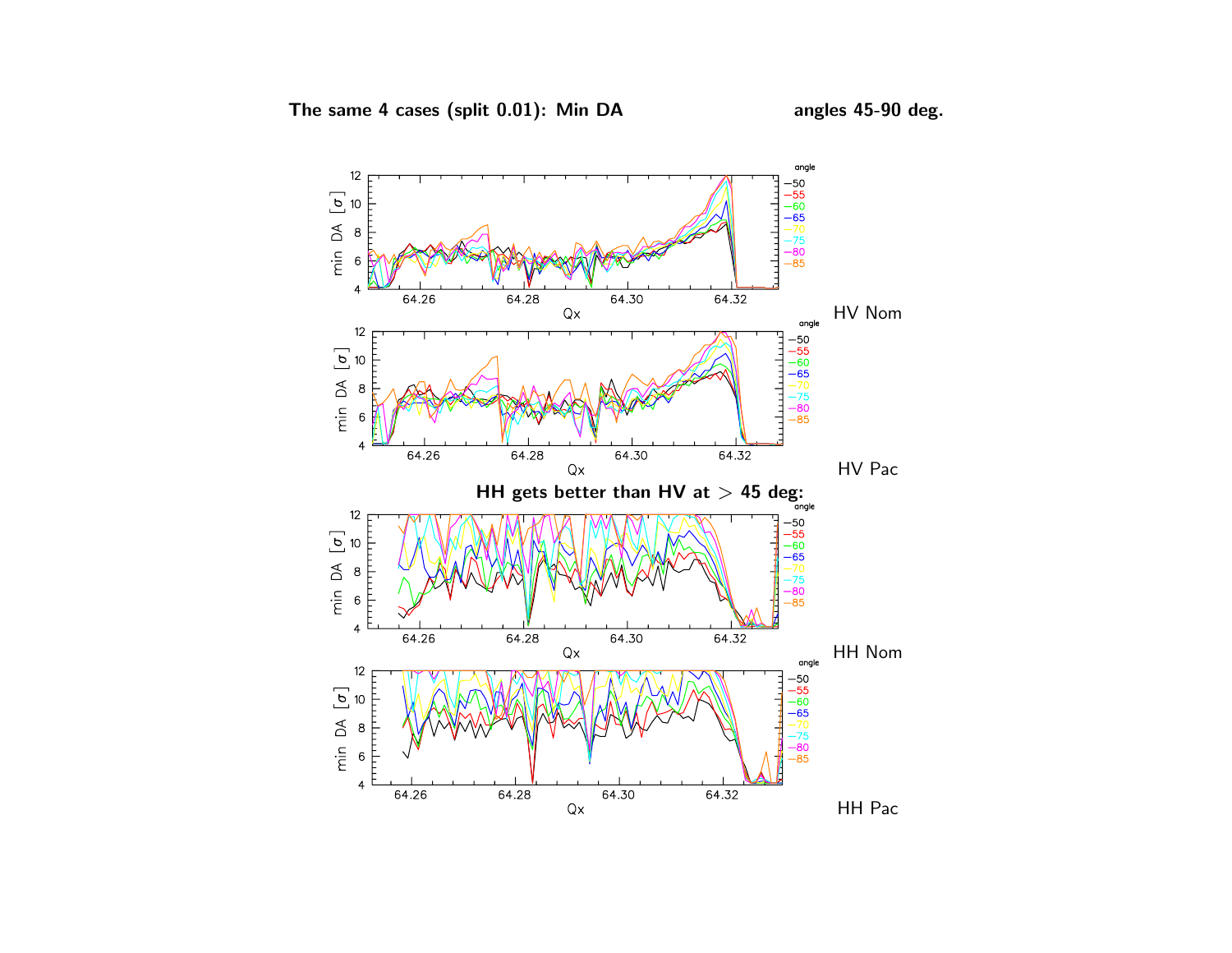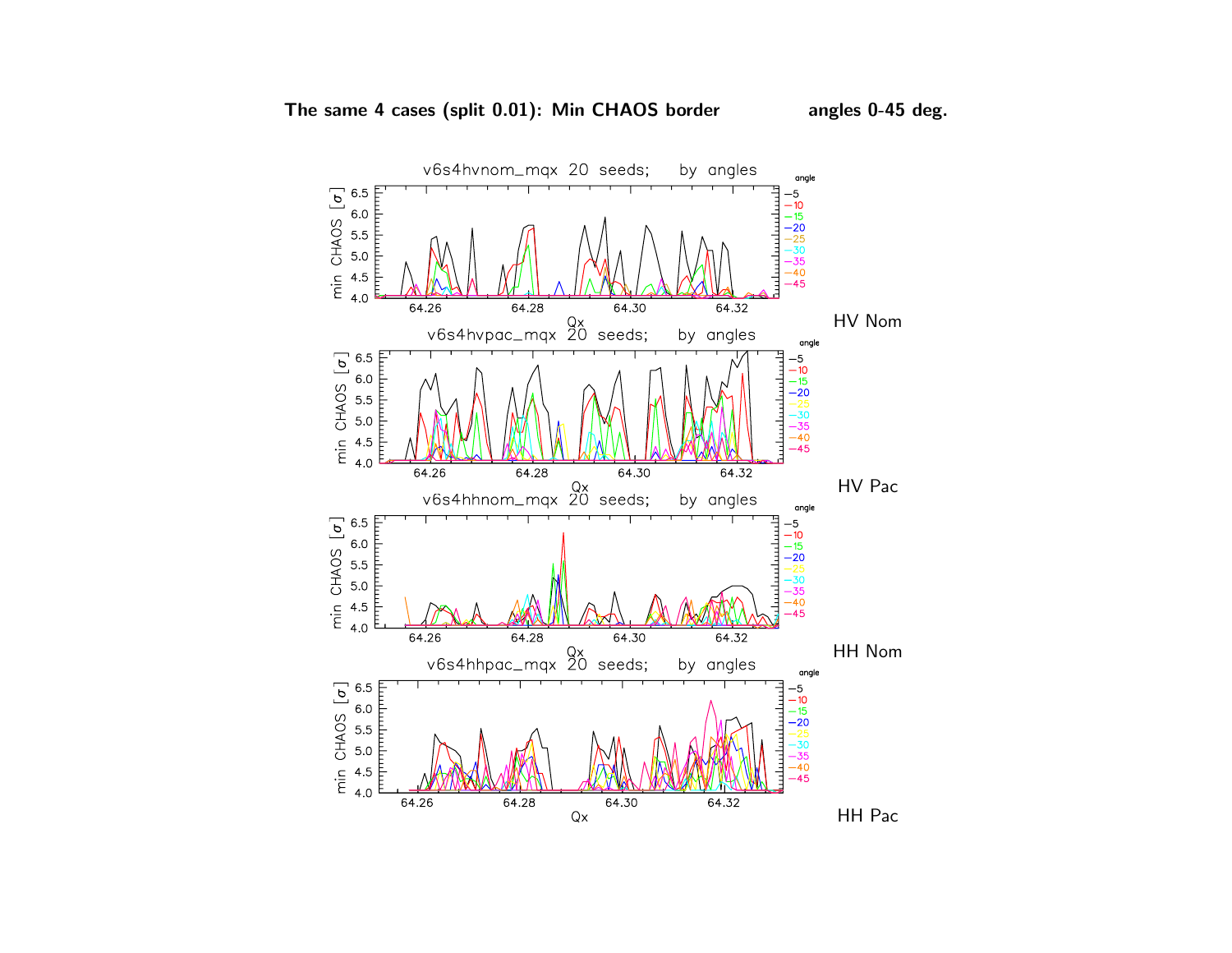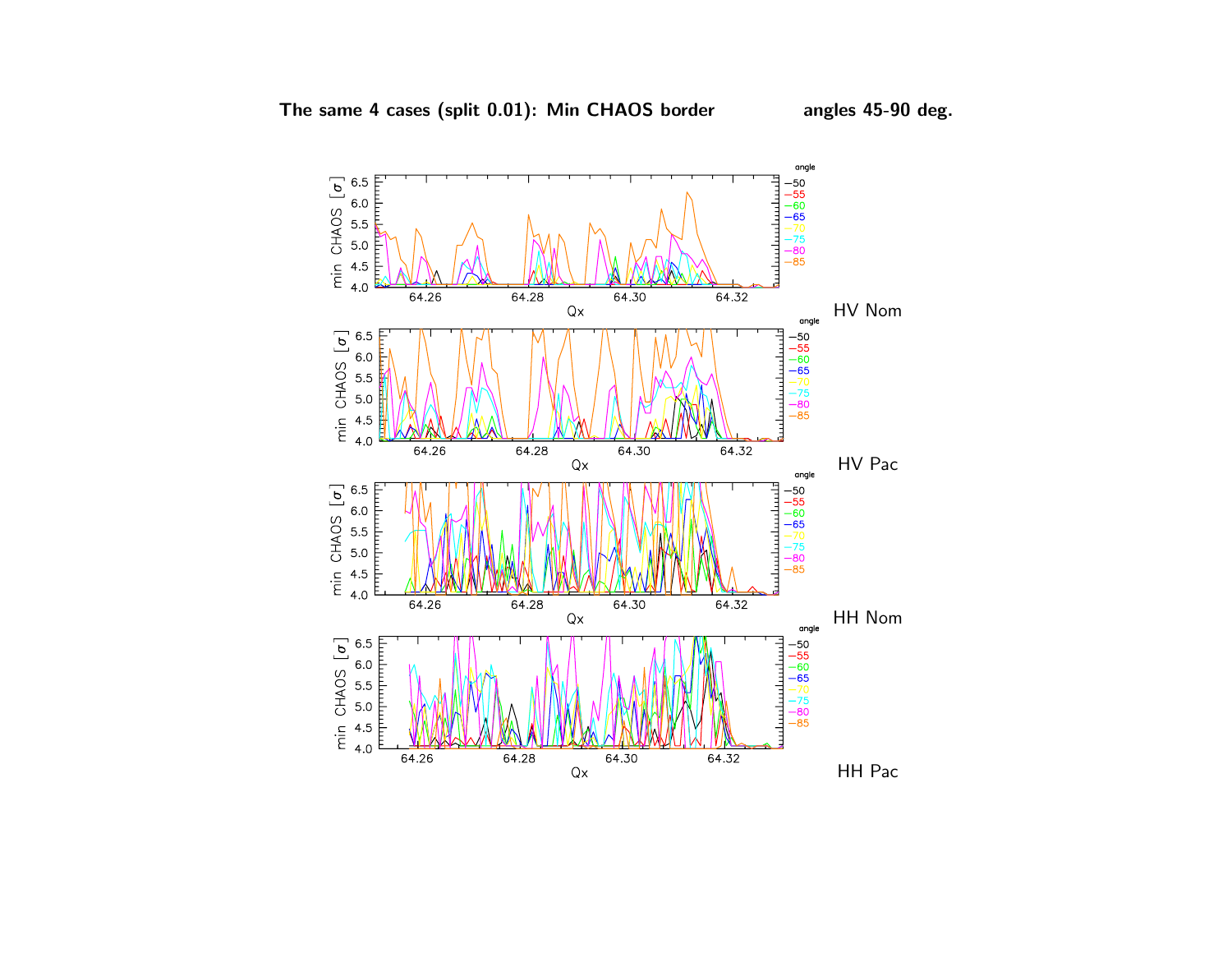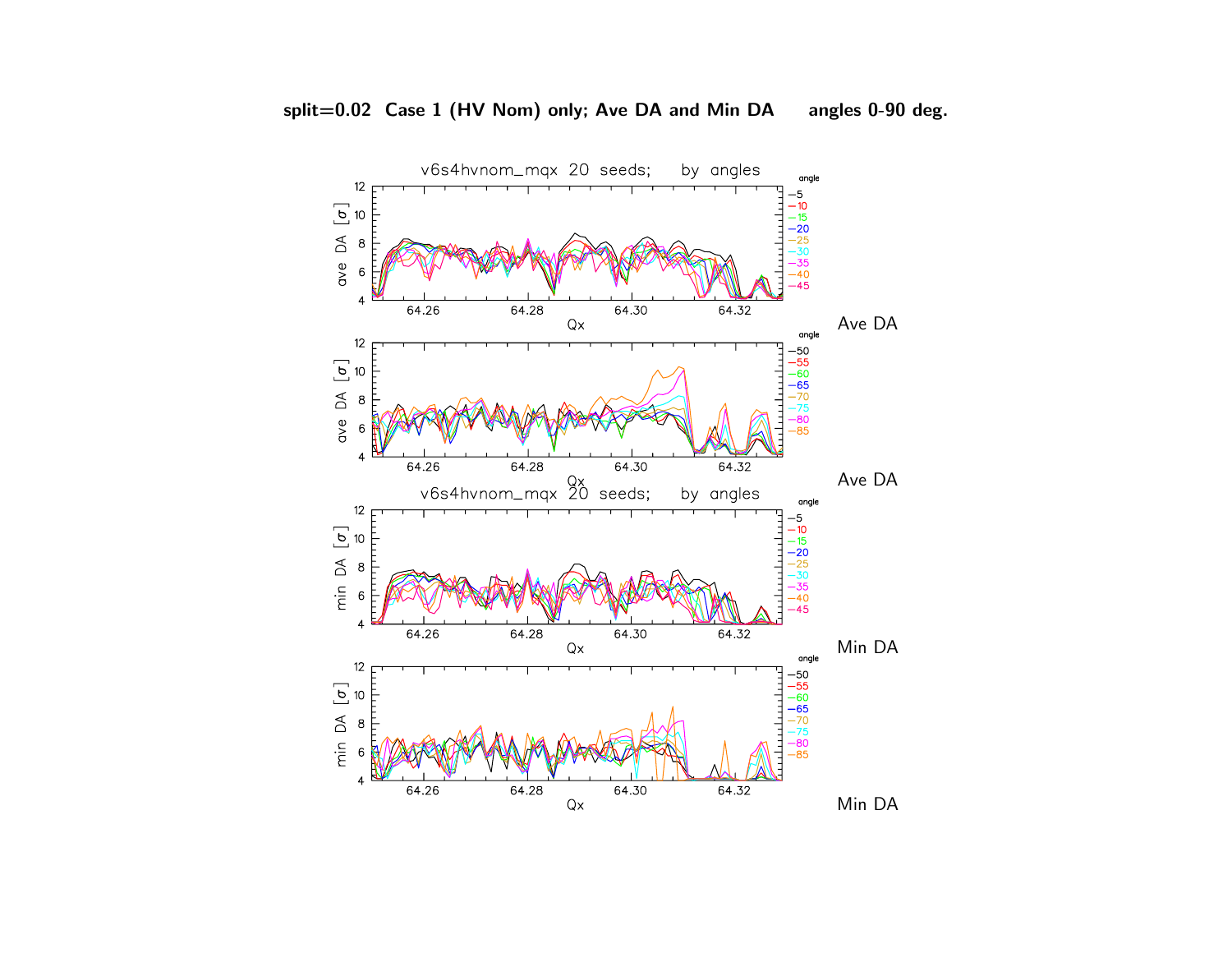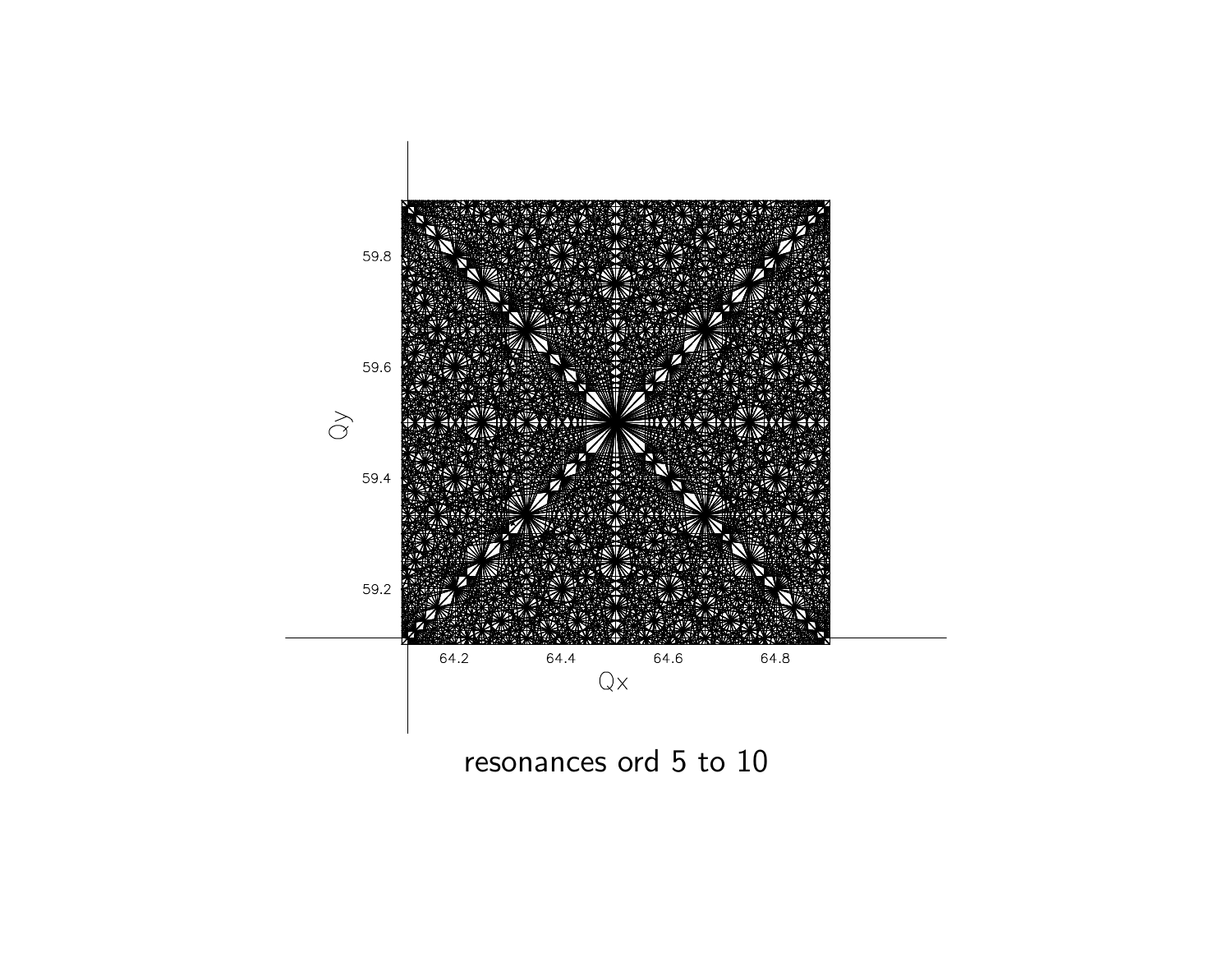

in future: possible scan near Qx=64.23